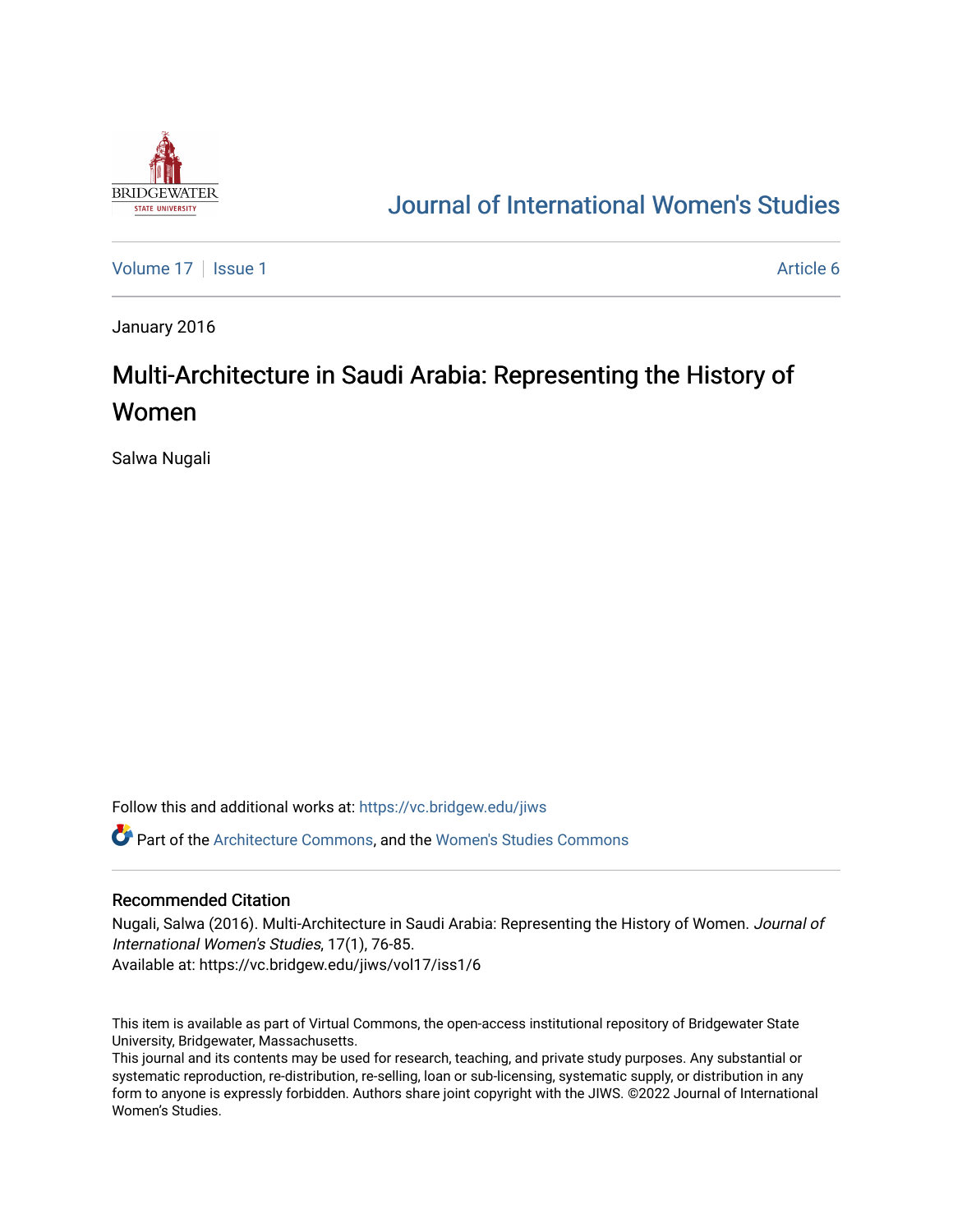#### Nugali: Multi-Architecture in Saudi Arabia

This journal and its contents may be used for research, teaching and private study purposes. Any substantial or systematic reproduction, re-distribution, re-selling, loan or sub-licensing, systematic supply or distribution in any form to anyone is expressly forbidden. ©2016 Journal of International Women's Studies.

## **Multi-Architecture in Saudi Arabia: Representing the History of Women**

By Salwa Nugali<sup>1</sup>

## **Abstract**

The purpose of this research project is to put into context the role of women in Saudi Arabia through reading of symbols and signs of the physical shape of the first sky scrapers: AlMamlakah (Kingdom) and AlFaisalia. The paper analyses perceptions of modern Saudi Arabian architecture and the significance of our visual perception to gender codification is what this project attempts to analyze. The project uses three interlaced lines of investigation. The first is the relationship of architecture to the culture and the population. The research paper will study the architecture of the two skyscrapers. The second line of investigation is the perception of a symbol or a sign by the public. Thirdly, the paper will present feminism theories and finally connect these three investigations to the representation of women in art and history.

*Keywords:* Architecture, Feminism, Women's Rights, Modern Saudi Architecture, Skyscrapers in Feminist Theory, Culture and Symbolism, Interpretation of Architecture

#### **Introduction**

 $\overline{a}$ 

 In modern architecture, form is a distinctive feature that draws attention and many times becomes subject to classification and association. Recent studies in architecture have moved to association of form to its significance and relation, linking these different forms to human cognition, culture, and even social values. The problem with reading these architecture designs is that in the general public the ability to interpret symbols varies among individuals. Some symbols are "archetypal" or general to everyone, but the majority of them are understood and learned by communal living, and these differ from one person to another. Subjective views require the study of aesthetics, dealing with the nature of beauty, and art, and most importantly, the tastes and opinions of the people who view this art. In many art forms, this usually creates two categories or types of art: "the art of the people" and "the art of critics". An alternate resolution has been to design the symbolism of works of art in a way known as "double coded": i.e. several messages are aimed at to the common people and others to art connoisseurs. The multi-coded works are also multi-sensed in such a way that it allows more than one definite interpretations.

#### **Architecture and Symbolism (As an Icon)**

 Etienne-Louis Boullée (1729-99), an Instructor Paris school of construction engineering (Ecole des Ponts et Chaussées) in the field of architecture, proposed rather creative ideas on the symbolism of architecture and buildings. He mentioned that design must "talk" (Fr. parlant)

1

<sup>&</sup>lt;sup>1</sup> Dr. Salwa Suliman Nugali is an associate professor of American Literature and Criticism, Al-Yamamah University, Riyadh, Kingdom of Saudi Arabia. She is interested in philosophy and culture and translation. In 2012, she won the international award for her translated book: Cognitive Poetics: an Introduction by Professor Peter Stockwell. She has many publications and newspaper articles in literature and cultural issues.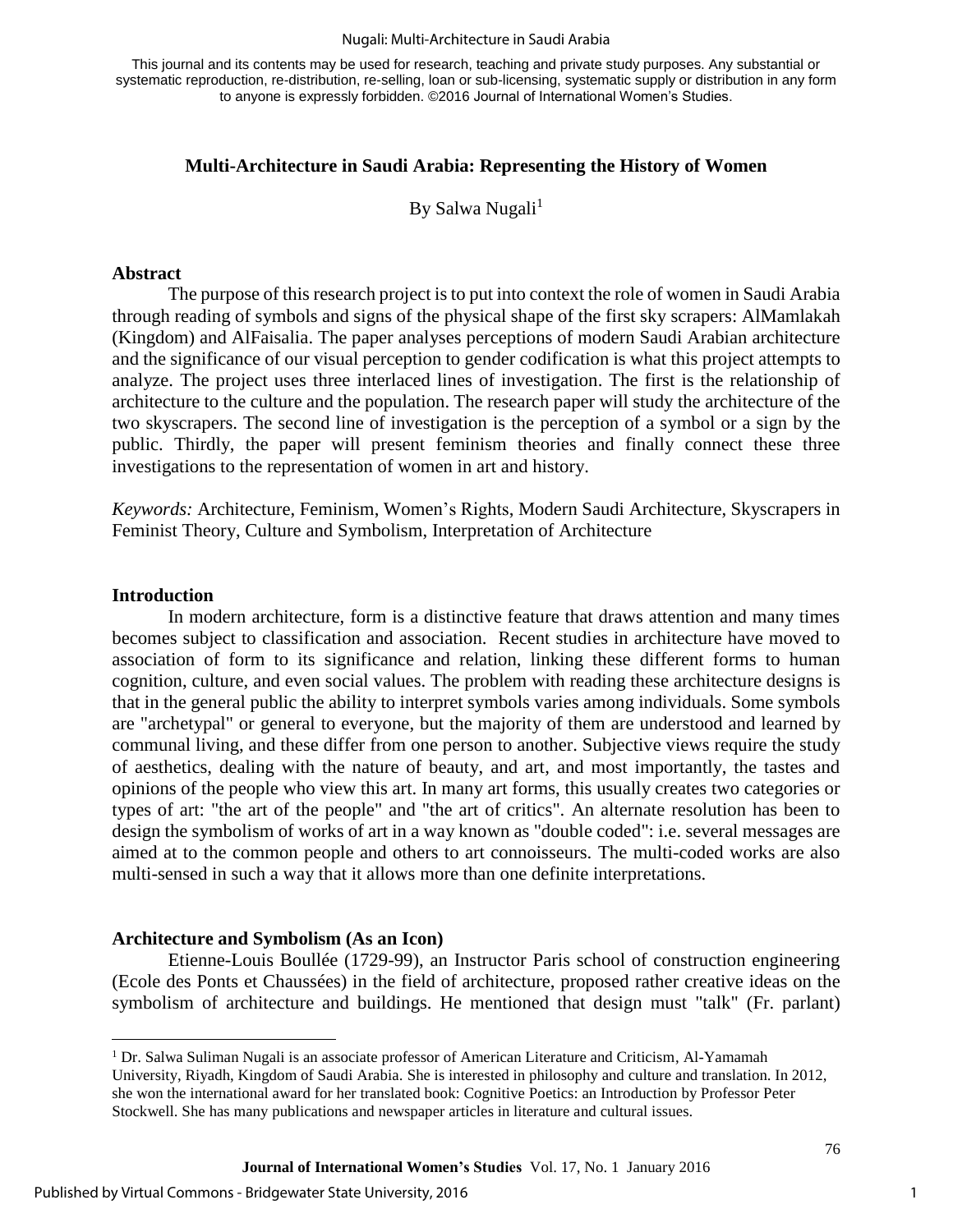architecture, e.g., the house of a saw owner had to be designed to resemble the blade of a saw. "Buildings should be like poems.<sup>2</sup> The impressions they create to our senses should produce analogous feelings to those produced by the use of those buildings." Architectural signs frequently also refer to political or social relations. Introduction to such studies and works could be found in Politische Architektur in Europa vom Mittelalter bis heute edited by Martin [Warnke](http://www.uiah.fi/projects/metodi/x50.htm#w) (1984).

 However, the advent of l'Art Nouveau encouraged the world's most skilled architects of to create their private languages of art and form. The first and one of the most influential of these was Le Corbusier who also proposed a short written groundwork to his system of proportions (based on the Golden Section) in the book Modulor (1951). The primary perceptive psychology base for this was formerly presented in the book Vers une architecture (1923):

A brilliant, orthodox and original jigsaw puzzle of masses combined in light. Our eyes were created to see the forms in light; light and shadow reveal the forms. Cubes, cones, balls, cylinders and pyramids are primary shapes that light so excellently reveals; the picture they give to us is clear and perspicuous without indecision. That is why they are beautiful forms. $3$ 

## **Modern Architecture and Aesthetics**

 Recently, modern architecture has been functional with its emphasis mainly on the economic aspects of buildings. But, since architecture deals with the entire field of humanity and human life, real functional architecture must be functional mainly from the human point of view. Technology is chiefly an aid. Functionalism is valid only if it enlarged to cover even the psychophysical field. That is the only way to humanize architecture.<sup>4</sup>

 Alghazali in alchemy of happiness wrote: "The beauty of a thing lies in the appearance of that perfection which is desirable and in accord with its nature….[For example] beautiful writing combines everything that is characteristic of writing, such as harmony of letters, their correct relation to each other, right sequence, and beautiful arrangement."

 Harmony, then, is not only in the natural world, the intelligible world and the human soul but also in the city, works of art as being in the service of this objective. The call for this order and harmony in the society, in the city and architecture designs for the purposes of the community is greatly manifest in philosophy. At the same time the high technology material and design of both skyscrapers is not traditionally used in Saudi Arabia. However, the materials and design used are to create a dialogue between east and west.

 Architecture, then, is the language of the community and calls forth images of the past local tradition. Study and dialogue of the architecture deserves greater attention to help communities understand themselves; their history and connection with the world and finally the upcoming changes – the future. That is to say, human production is purposely and methodically created.

#### **Saudi Architecture and Feminism**

 The Saudi Society is still among the most traditional societies, despite of the fact that it's known to be among the modern state worldwide in various aspects. Governed by firm rules,

 $\overline{a}$ 

<sup>&</sup>lt;sup>2</sup> Arnheim, 1977: 275 on the nature of poetry and its impact on architecture

 $3$  Le Corbusier, 1923 explains the use of geometry in architecture to create aesthetically pleasing works

 $4$  Aalto: 1970, p. 15 – 16, discussing the need for functionality and human nature of buildings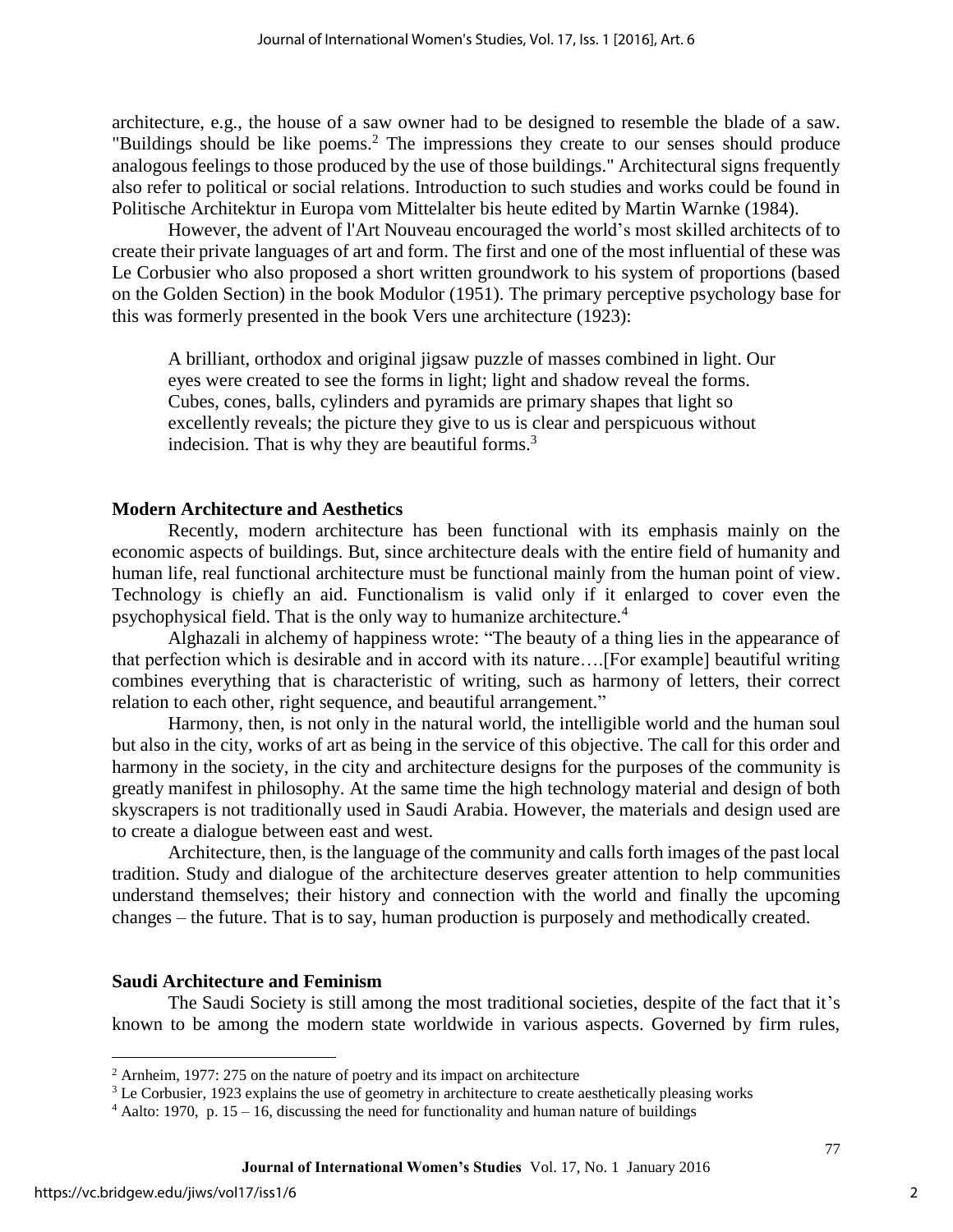traditions and religious beliefs, the place of women in Islamic society in common and in Saudi Arabian society in particular is a composite and often misunderstood issue.

 Recent years have seen development in the Kingdom of Saudi Arabia and improvement the opportunities for women in both employment and education, but every Saudi woman, has a male guardian, regardless of her age who is allowed to acts as their legal representative if she wishes to attend school, travel, or start work. The laws of Saudi Arabia, while fair and just, have been known to create difficulty for independent women aspiring to work or study.

**Figure 1 – Visual Interpretation of the two Skyscrapers,** comparing the traditional woman (wearing abaya) to Al-Faisalia on the left and the modern woman to Al-Mamlaka on the right



 In a country where the male commands so much influence in everyday life, the traditions, laws and customs will be dictated by men, and it is only natural then that the architecture too will reflect signs and symbol depicting male dominance. The phallus is the most ancient and widely used symbol for male dominance, power and fertility. Devotees of some cultures in parts of Nepal are said to worship phallic statues believed to contain spiritual powers of nature. The obelisks of ancient Egypt themselves had several functions, signifying both a reference to the cult of the sun and of the phallus, representing fertility and power.<sup>5</sup>

 The Al Faisaliyah Center, has the honor to be the first [skyscraper](http://en.wikipedia.org/wiki/Skyscraper) built in [Saudi Arabia,](http://en.wikipedia.org/wiki/Saudi_Arabia) and is now ranks second, among the tallest architectures in Saudi Arabia. The ball constructed atop the tower is said to be inspired by a [ballpoint pen.](http://en.wikipedia.org/wiki/Ballpoint_pen) Inside the ball is a restaurant; at ground level, a shopping center with major world brands.

 The Kingdom Centre, also known as Al-Mamlakah, is the tallest skyscraper in Saudi Arabia. It stands 302 m (992 ft) tall and is the 25th tallest building in the world. The tower is constructed on area of around 94,230 square meters, whereas the centre covers approximately 300,000 square meters. Situated in Al-Urubah Road between King Fahd Road and Olaya Street,

 $\overline{a}$ 

 $<sup>5</sup>$  MacKenzie, Kenneth R. H explain the occurrence of phallic symbols and statues throughout history.</sup>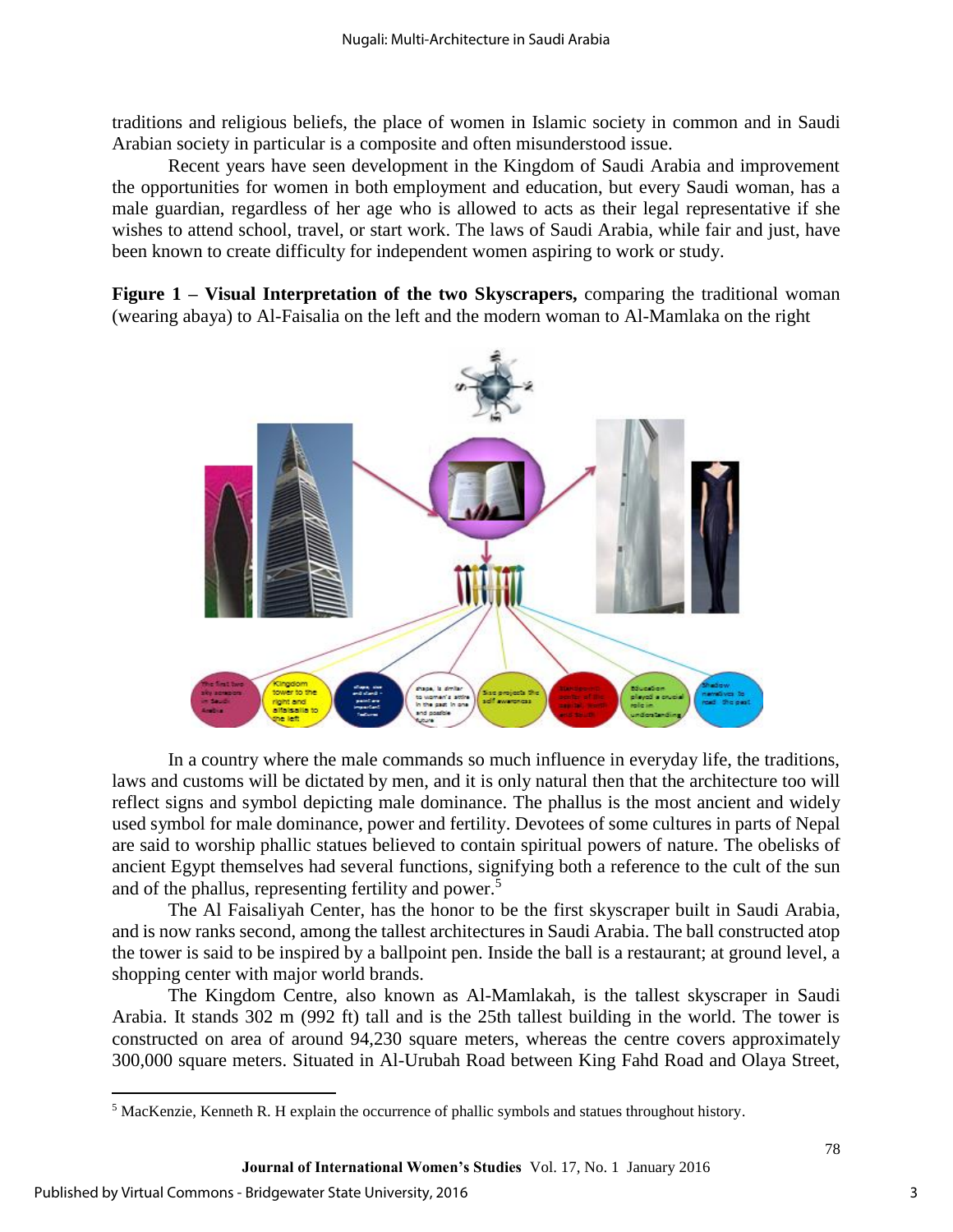The Kingdom Centre is owned by [Alwaleed Bin Talal Bin Abdul-Aziz Al Saud,](http://en.wikipedia.org/wiki/Alwaleed_bin_Talal) a prince of the [Saudi royal family.](http://en.wikipedia.org/wiki/Saudi_royal_family) The location of Kingdom Centre is within the growing business district of Olaya in [Riyadh.](http://en.wikipedia.org/wiki/Riyadh) The kingdom Centre also has the honor to win the [Emporis Skyscraper Award](http://en.wikipedia.org/wiki/Emporis_Skyscraper_Award) in 2002 and was chosen as the "best new skyscraper of the year for design and functionality. Another major design award won by this landscape is its three-level shopping center. The huge opening is illuminated at night in constantly transform with various colors. Moreover, [Four](http://en.wikipedia.org/wiki/Four_Seasons_Hotel)  [Seasons Hotel](http://en.wikipedia.org/wiki/Four_Seasons_Hotel) and state-of-the-art apartments are also included in its design. The ellipse motif taken from the tower's footprint emerges in the light fixtures, wastebaskets, ceiling panels, furniture and entrance canopy.

# **Analysis**

 As gathered by word of mouth, visual reception of the external shape or architecture of the two building is perceived publicly as food items, namely, a bottle opener and a toothpick. Public opinion as defined by Hegel is:

The formal subjective freedom of individuals consists in their having and expressing their private judgments, opinions, and recommendations on affairs of the state. This freedom is collectively manifested as what is called "public opinion," in which what is absolutely universal, the substantive and the true, is linked with its opposite, the purely particular and private opinions of the many. Public opinion as it exists is thus a standing self-contradiction, knowledge is thus as appearances, the essential just as directly present as the inessential.<sup>6</sup>

 Public opinion, in spite of being inessential and self-contradictory, is of cultural significance. This expression, which presents the essential and the rational, reflects a genuine need for correct tendencies in common life in a form of common sense. In this context, the sign signifying and pointing to the signified is an indication of a primary concern and at the same time leaves a lot to imagination. In his argument, Hegel also points to the origin of the human desires of enslaving as primarily due to the need for food and sex. In this primary culture one of the Hegelian parameters has dominated the perception of the two buildings. The other parameter is the object of this study. What is the importance of the other Hegelian parameter of desire in reference to this project? The role of the feminine is an indication of cultural unconscious concerns pertaining to female identity. The two buildings under investigation provide past and a future model of depiction of females in this part of the world.

 The architecture of the two buildings has two aspects that can be related to women in the past and the present: the size and the shape. Considering size, one is smaller than the other and also has different form, material of structure and architectural and functional design. These two aspects can be intertwined and historically related to females in the past and present and a possible prediction into the future.

 The architecture of the two buildings symbolizes or can be seen as a register of women, particularly their attire and dressing styles in the past and the present. The two buildings are designed by architects from the western world, which signifies that they are amalgamation of western and middle-eastern roots concerning the female position and role in history. Therefore, western influence and a connection to western history and religion cannot be entirely ruled out,

 $\overline{a}$ 

4

<sup>&</sup>lt;sup>6</sup> Hegel (1770-1831): Rights of ethical existence discuss about the possibility of mutual recognition of rights.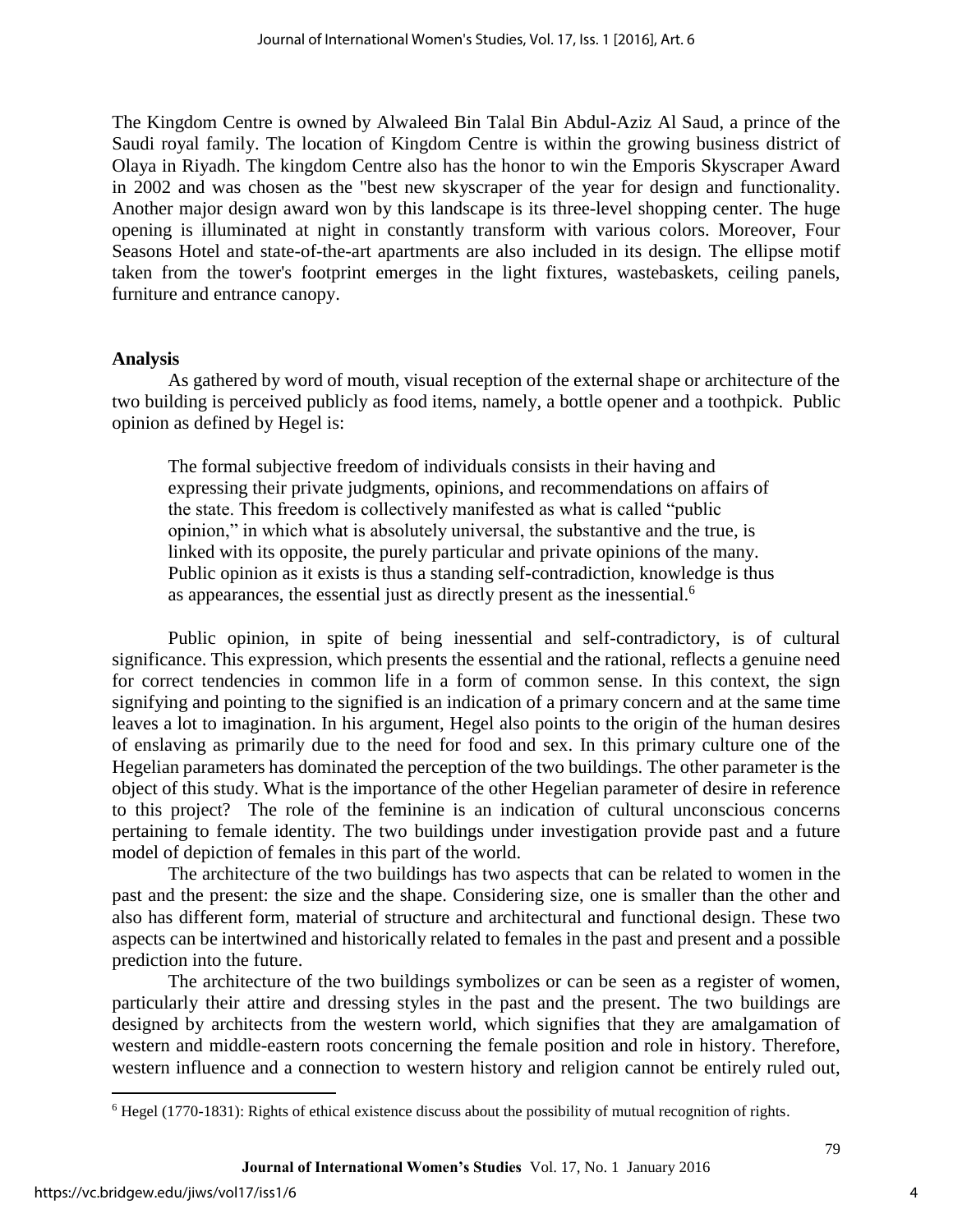rather it is quite probable. The strategic positioning of these buildings opposite to each other gives a picture of contrast reflecting female form then, now and a possible future. AlFaisalia is smaller in size and is structured out of iron in a very symmetrical form. AlFaisalia is the older monument and its structure mirrors the woman from the past- petite, subdued, protected, covered and completely unaware of her body and sexuality. She made a conscious effort to look unattractive by shrouding her anatomical assets. There is a ball like structure on top, which depicts the head and the intellectual atop which stands a diamond shaped structure pointing in the direction of the sky that in most probability reflects spirituality and quest for heaven. This links directly to history of women generally. The architecture is an almost direct imitation of the San Francisco skyscraper Transamerica Pyramid.

**Figure 2 - Architechtural Similarities** between the Transamerica pyramid in San Fransisco (left) and Al-Faisalia



AlMamlakah on the other hand is bigger in size and more modern. The structure is smoothly constructed and reflects the rays of the sun during the day and glitters at night with lights. It has no head but a V-shaped hollow at the top. It resembles a woman wearing a beautiful dress, which emphasizes the chest. It mirrors a futuristic and liberated woman who is aware of her physicality and is proudly displays her sensuality. This structure lays more emphasis on the physical aspect than the intellectual that is underplayed but nevertheless present. The "V" shape could have a possible link with Da Vinci Code, which also revolves around symbolism of the feminine in history. The "V" could symbolize the Holy Grail and the Chalice that is again a symbol for a woman's womb, which bears "the blood of God". This has a sacred and holy connotation in Christian belief and most probably in middle-eastern culture as well since the two have intertwined roots of origin. The female figure connects with the world through her ability to breed, connecting her physical body with the spiritual. The sensual connection of mother to child was disrupted in history where the father, in his attempt to connect with the female sensuality, names the child after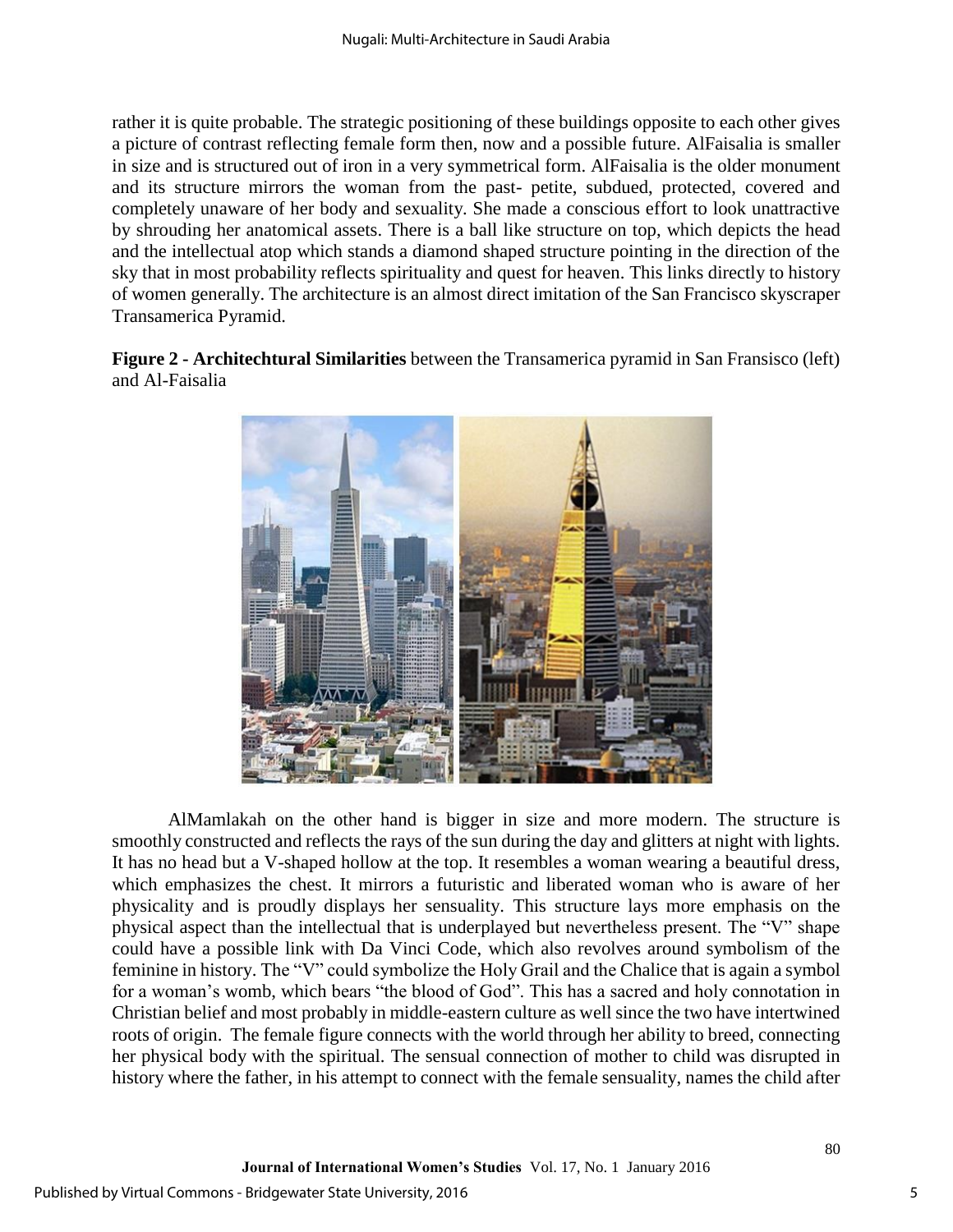him (J. Culler, 1982:59-60). The connection then is a purely linguistic one rather than actual, lacking the strong emotional bond or the need for nurturing care.



# **Figure 3 - The Kingdom Tower, Al-Mamlakah (302.3m)**

 It is through a discovery of sexuality and its power AlMamlakah is a symbol and a sign that is culturally unrecognized by the public. The female (AlMamlakah) in this respect remains connected in her high status with the heavens. This is to be contrasted by AlFaisalia where the woman depicted is more intellectual, but minimally sensual. She is made unaware of her powers and restricted—so restricted to the point of worrying about her existence (the ball does not light at night). If the ball is inspired by the pen, then, there is a possibility that it is a direct reference to the historical fact where women were not allowed to get an education (write). This is also true to the history of women in the west. During the time of Queen Victoria many female writers were either hiding behind a male writer such as Elizabeth Browning or using male pseudonyms to have their work published and then be recognized of producing such passionate works of art. At the time female writing was not highly appraised even if it was of higher quality. However, AlFaisalia casts a shadow due to its shape—a past which is known and can be reflected upon to find a meaning of this existence.

 Contrasted with AlFaisalia, AlMamlakah is positioned south –north as front and back- in the direction where shadow cannot be casted, there are no dimensions. This shape communicates the new position of women where there are no histories available, readings or defined role yet in this part of the world. It is the result of contemplating and reading shadows and thinking left by AlFaisalia. Where, then, is the position of women in Saudi Arabia? Women of the region are always looked at through the past history and their role is defined according to the law of the past sources—history, religion, poetry memoires, etc written by men. The invention of writing in human history created this crisis for women. Men wrote all history, philosophy and stories. Women have only recently been trying to recollect, write and create arguments over this inherited position for women is a result of what men wrote rather than by what she is. This is true in the west as well as many other parts of the world. In the west, since Plato, women were degraded and treated as minorities revolving around the male figure located at the center. Abigail Adams letter aligns this position as well in her response to her husband, the president of the USA: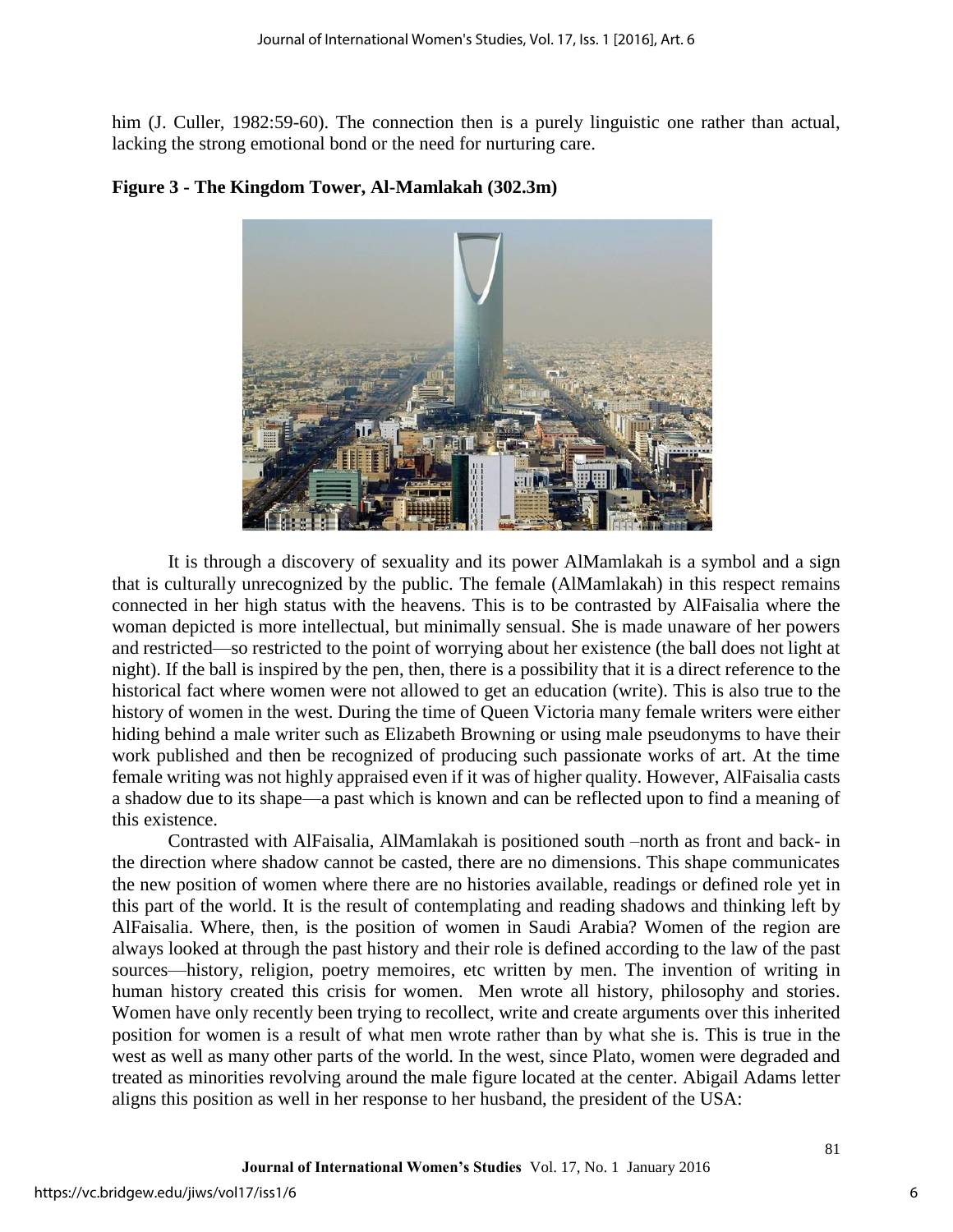But you must remember that arbitrary power is like most other things, which are very hard, very liable to be broken – and notwithstanding all your wise Laws and Maxims we have it in our power not only to free ourselves but to subdue our Masters, and without violence throw both your natural and legal authority at our feet.<sup>7</sup>

 In the Middle East, Nawal AlSaadawi, Assia Djebar, Hanan al-Shaykh, Sahar Khalifeh and Mai Ziada are among the many voices that are writing and researching what caused this position of women. AlGathami points to the problem as a linguistic one. In an article, Amal Amireh writes about Nawal el-Saadawi,

Her success in the West generates much skepticism. The western interest in her is not innocent, some critics believe. They argue that she is acclaimed not so much because she champions women's rights, but because she tells western readers what they want to hear. In this view, the West welcomes her feminist critique of Arab culture because it confirms the existing stereotypes of Arabs and Muslims as backward, misogynist and violently oppressive.<sup>8</sup>

Looking back at how women were viewed through poetry—of course written by men, poets past and present depict women as the source of love and as desired sexual objects. The treatment is always about their physical appearances; bodily beauty and its effects. Omar bin Abi Rabea (644), Omar Abu Reesha (1910-1990) and Nizar Gabani (1923) are but small examples.

'Poetry is a woman' states Awada (2006: 10). She is the rays and inspiration for poets; a source of beauty, happiness and pain as depicted in poetry. Yet it is male poets who write about women. They talk for women and of women. History, dominated by men, has disabled women from communicating about themselves by making written language as male and the oral female. Both buildings are symbols and actualizations of such symbols 'is not mechanical, it is related to the tensions and alterations of social life and ultimately with cosmos rhythms'—M. Eliade.

 The concept of Patriarchy has existed since ancient times; although it is argued that the hunter-gatherer societies of the pre-historic human tribes had no gender discrimination. The patriarchal nature of human civilization further evolved during the time of Aristotle. Gerda Lerner, professor of history states in her book The Creation of Patriarchy: "[Aristotle] believed that women had colder blood than men, which made women not evolve into men, the sex that Aristotle believed to be perfect and superior…" She also states, "Through this patriarchy that has been passed down generation to generation, people have been conditioned to believe that men are superior to women. These symbols are benchmarks which children learn about when they grow up, and the cycle of patriarchy continues."<sup>9</sup>

 $\overline{a}$ 

7

<sup>&</sup>lt;sup>7</sup> Letters Between Abigail Adamsand Her Husband John Adams May 7,1776

<sup>&</sup>lt;sup>8</sup> Amal Amireh in her article: Publishing in the West: Problems and Prospects for Arab Women Writers - discusses about the issue of Arab Women Writers and discussed the western interest in Nawal el-Sawadi

<sup>&</sup>lt;sup>9</sup> Lerner, Gerda highlights in the chapter 10 of The Creation of Patriarchy about Aristotle beliefs of Patriarchy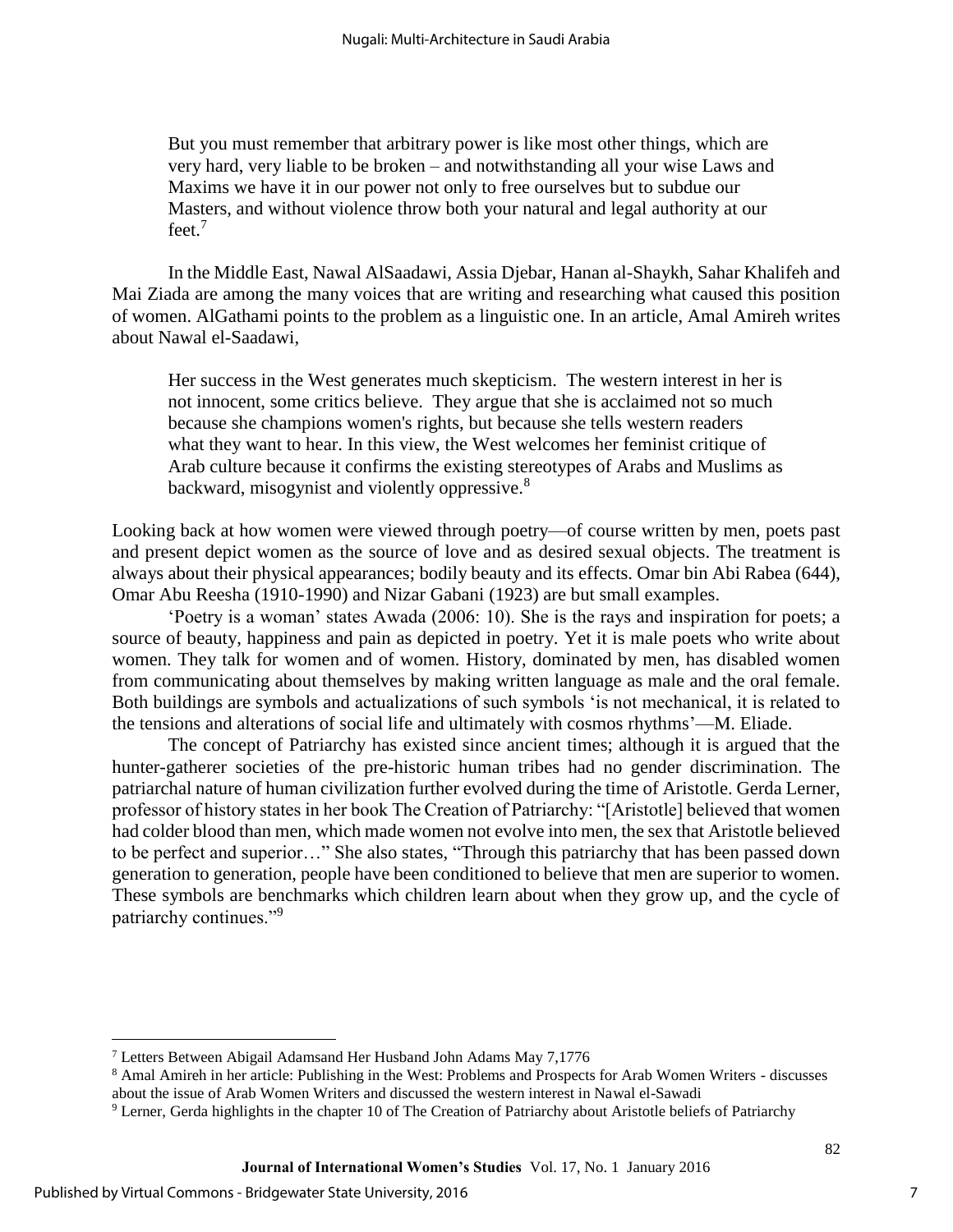## **Final Remarks**

 In light of this reading, AlMamlakah is forecasting the future of women in the region. Unable to read the sign, the community is satisfied with being only 'participant' since symbols and signs are only conceived as ornaments in any text in this culture.

 New emerging changes in the power given to women can be illusive since the two skyscrapers are phallus in nature. They veil what is behind the power given to certain and carefully selected women. It is a male figure. It is a mirage like the desert of its existence. A belief that women are empowered and in reality, the power is given, not earned.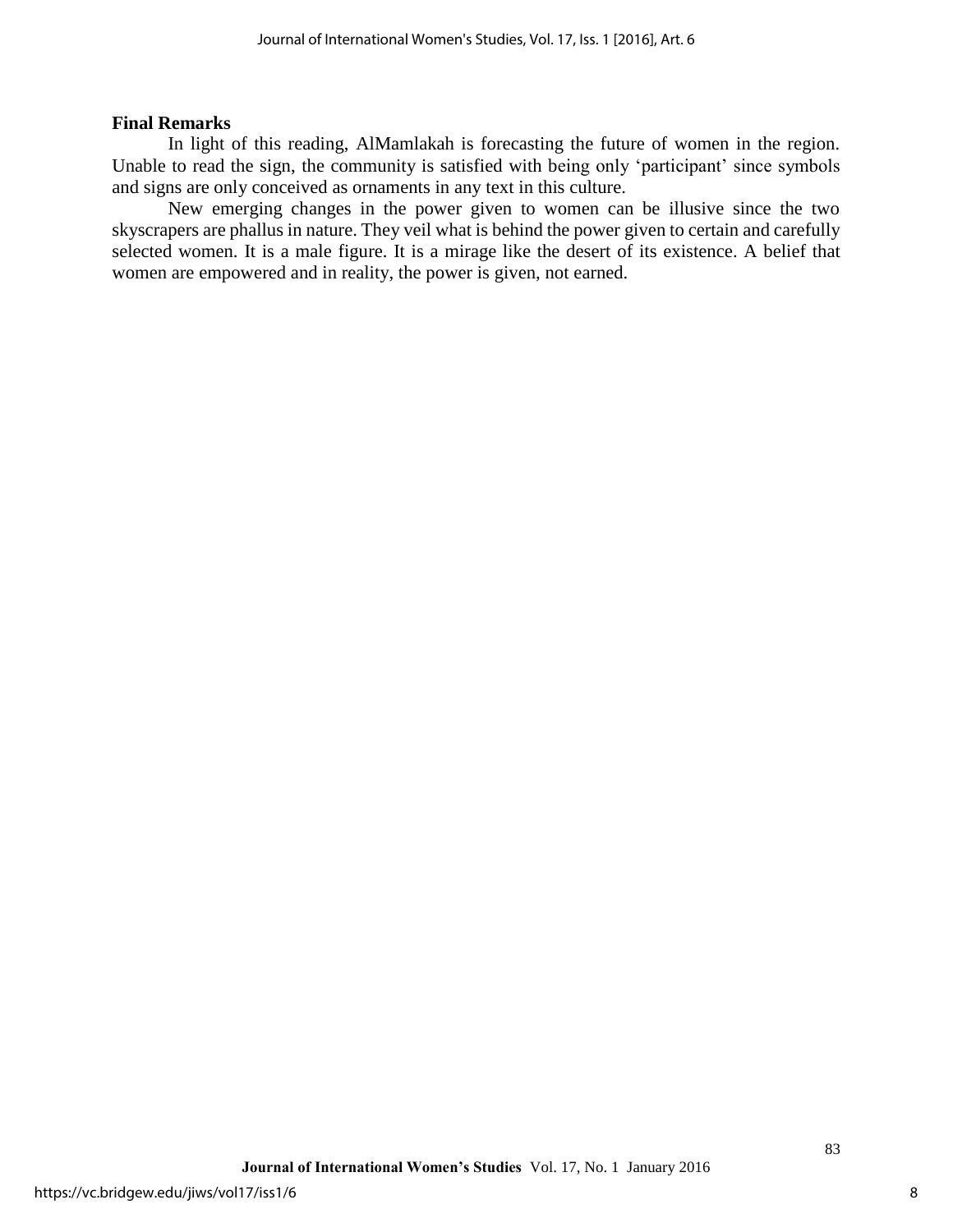# **References**

Algathami, Abdulla. Women and Language. Arabic Culture Center: Aldar Albaidaa, 1997.

- Al-Qazzaz, Ayad. Women in the Middle East and North Africa: An Annotated Bibliography. Austin: University of Texas, 1977.
- Barthes, Ronald. Empire of Signs. Trans. Mathew Ward. USA: Hill and Wang, 1980.
- Fashion System. Trans. Mathew Ward and Richard Howard. Hill and Wang: New York, 1983.

Brown, Dan. The Da Vinci Code. New York: Random House, inc., 2003.

- Changfoot, Nadine. Feminist Standpoint Theory: Hegel and the Dialectical Self Shifting. California, USA: University of California.
- Chowdhry, Prem. The Vieled Women: Shifting Gender Equations in Rural Havana 1880-1990. New York: Oxford University Press, 1994.
- Dancy, Jonathan. An Introduction to Contemporary Epistemology. London: Blackwell Publishers Ltd.
- Diamond, Irene, and Lee Quinby, ed. Feminism and Faucault: Reflections on Resistance. Boston: Northeastern State University Press, 1988.
- Donovan, Josephine. Feminist Theory: The Intellectual Tradition. New York: Continuum, 2000.
- Evans, Judith. Feminist Theory Today: An Introduction to Second Wave Feminism. London: Sage Publications, 1995.
- Foucault, Michael. The History of Sexuality, Volume I: An Introduction. Trans. Robert Hurley. New York: Pantheon, 1977.
- Haleh, Afshar, ed. Women in the Middle East: Perception, Realities and Struggles for Liberation. New York: St. Martin's Press, 1993.
- Harik, Ramsay M. Women in the Middle East: Tradition and Change. New York: Franklin Watts, 1996.
- Hooks, Bell. Feminist Theory: From Margin to Center. Cambridge, MA: South End Press, 2000. http://www.envoymagazine.com/planetenvoy/Review-DaVinci-Part1.htm.
- Kant, Immanuel. Prolegomena to Any Future Metaphysics That Will Be Able to Present Itself as a Science. Manchester: Manchester University Press, 1953.
- Kermode, Frank. History and Value. Oxford: Oxford University Press, 1990.
- Krell, David Farrell. Archeticture: Ecstasies of Space, Time, and the Human Body. USA: New York University Press, 1997.
- Lacan, Jacques. "The Neurotic's Individual Myth." Psychanalytic Quarterly 48 (1979): 405-25.
- McNay, Lois. Foucault and Feminism: Power, Gender and the Self. Cambridge: Polity Press, 1992.
- Ottmann, H. "Cognitive Interests and Self Reflections." Habermas: Critical Debates. Ed. J. B. Thompson and D. Held. London: Macmillan, 1982. 79-97.
- Payne, Michael. Reading Knowledge: An Inroduction to Barthes, Foucault and Althusser. USA: Michael Payne, 1997.
- Reading Knowledge: An Introduction to Barthes, Foucualt and Althusser. USA: Michael Payne, 1997.
- Phillips, Adam. Equals. London, Faber and Faber, 2002.

Phillips Griffiths, A., ed. Knowledge and Belief. Oxford: Oxford University Press, 1967.

- Pilcher, Jane. Fifty Key Concepts in Gender Studies. London: sage Publication, 2004.
- Rose, Jacqueline and Julia Mitchell, ed. Feminine Sexuality. London: Macmillan, 1982.
- Russell, Bertrand. "Analogy." Essays on Other Minds. Ed. T.O.Buford. Urbana, IL: University of Illinois Press, 1970. P.7.

9